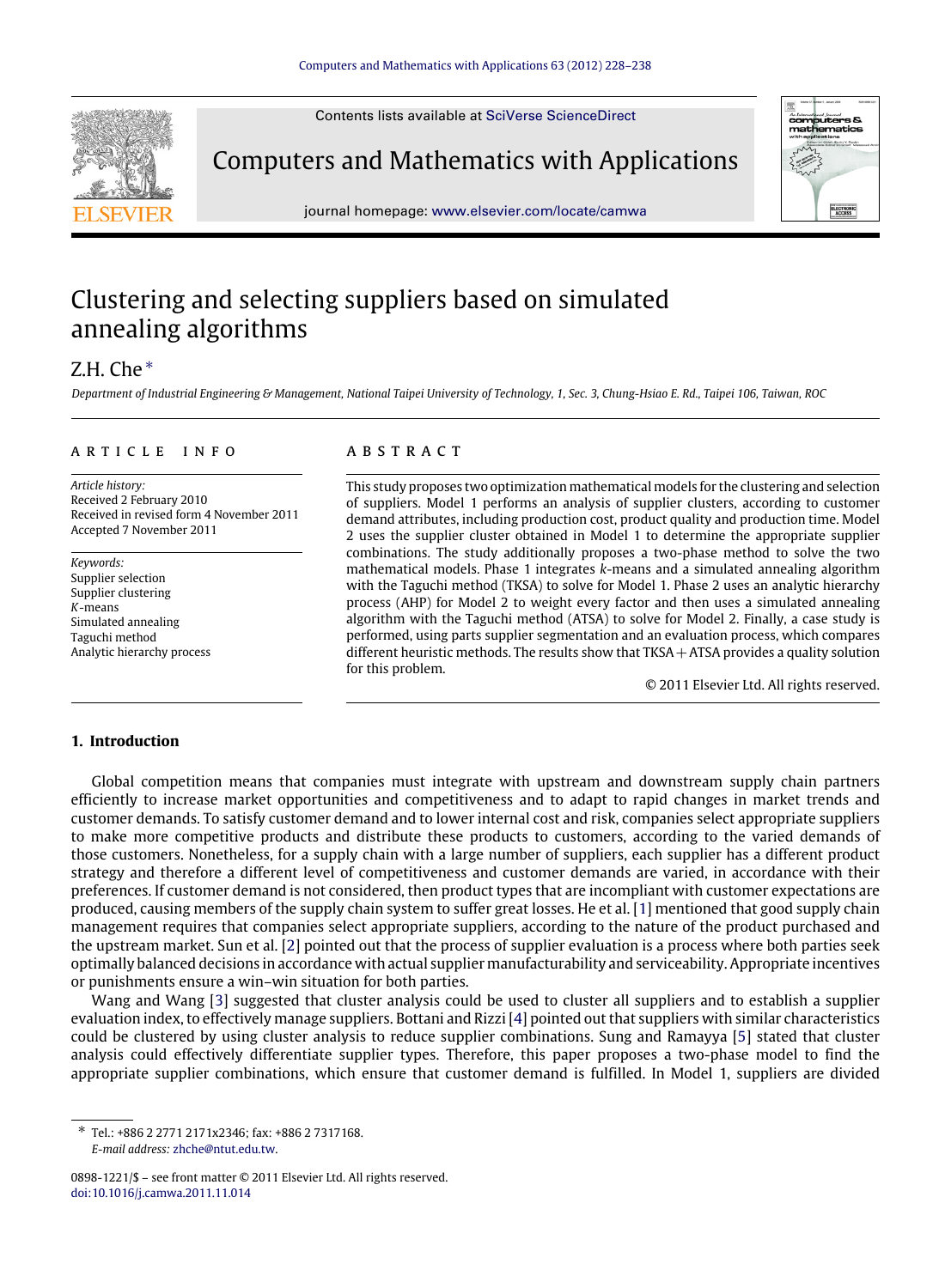**Notations**

| h                        | Hierarchy number, $h = 1, 2, 3, \ldots, H$                                    |
|--------------------------|-------------------------------------------------------------------------------|
| i                        | Part number, $i = 1, 2, 3, , I$                                               |
| j                        | Supplier number, $j = 1, 2, 3, \ldots, J$                                     |
| k                        | Supplier cluster number, $k = 1, 2, 3, , K$                                   |
| m                        | Module number, $m = 1, 2, 3, \ldots, M$                                       |
| S                        | Quantity discount level                                                       |
| H                        | Lowest hierarchy number                                                       |
| I                        | Total number of parts                                                         |
| J                        | Total number of suppliers                                                     |
| K                        | Total number of supplier clusters                                             |
| M                        | Total number of modules                                                       |
| S                        | Total number of levels of quantity discount                                   |
| $b_{i,j}^k$              | Part $i$ provided by supplier $j$ belongs to cluster $k$                      |
| $f(\overline{OC}_{i,j})$ | Cost function of the order of supplier <i>j</i> providing part <i>i</i>       |
| $hc_{i,j}$               | Unit holding cost of supplier j providing part i                              |
| $h_m$                    | The mth module in hierarchy h                                                 |
| $O_{PC}^k$               | Production cost centroid in the kth cluster                                   |
| $O_{PQ}^k$<br>$O_{PT}^k$ | Product quality centroid in the kth cluster                                   |
|                          | Production time centroid in the kth cluster                                   |
| $AD_i$                   | Actual demand for part i                                                      |
| $AT^{h,h,m}$             | Assembly time for module $^h$ m                                               |
| $AC^{h, h}$ m            | Assembly cost for module $h_m$                                                |
| $C_i^{h,h,m}$            | Module $hm$ at hierarchy h                                                    |
| $D_i$                    | Demand for part i                                                             |
| $HC_i$                   | Inventory cost for part i                                                     |
| $I_i$                    | Inventory for part i                                                          |
| $MPT^{h\,,\,h\,m}$       | Maximum production time of part for module ${}^h m$                           |
| $UC_{i,j}$               | Unit cost of part <i>i</i> provided by supplier <i>j</i>                      |
| $UQ_{i,i}$               | Unit quality of part $i$ provided by supplier $j$                             |
| $UT_{i,j}$               | Unit time of part <i>i</i> provided by supplier <i>j</i>                      |
| $ND_{i,j}^s$             | Order quantity level s of part <i>i</i> provided by supplier <i>j</i>         |
| $O_{i,j}$                | Order part <i>i</i> provided by supplier <i>j</i>                             |
| $OC_{i,i}$               | Order cost of part <i>i</i> provided by supplier <i>j</i>                     |
| $PT_{i,j}$               | Production time of part <i>i</i> provided by supplier <i>j</i>                |
| $PD_{i,j}^{\bar{s}}$     | Unit price discount at level s of part <i>i</i> provided by supplier <i>j</i> |
| $ST_{i,j}$               | Shipping time of part <i>i</i> provided by supplier <i>j</i>                  |
| TC                       | Total production cost                                                         |
| <b>TQ</b>                | Total product quality                                                         |
| TT                       | Total production time                                                         |
|                          |                                                                               |

into several clusters, depending on the characteristics of customers' demands. In Model 2, the more efficient supplier combinations are determined with respect to customer demand in the specific cluster determined by Model 1.

Maria [\[6\]](#page--1-5) and Kanungo et al. [\[7\]](#page--1-6) pointed out that, for unsupervised learning, *k*-means is the fundamental and most widely used clustering algorithm. However, Kanungo et al. [\[7\]](#page--1-6) stated that selection of the initial cluster centroid for *k*-means has a great influence on clustering result. If selection of the initial cluster centroid is flawed, the quality of the clustering is compromised. Liu et al. [\[8\]](#page--1-7) also pointed out that *k*-means is subject to initial weighting, which yields an unsatisfactory clustering result. A clustering solution that uses *k*-means is usually confined to a local optimum, during the optimization clustering process. Wang et al. [\[9\]](#page--1-8) proposed that the probabilistic acceptance of local minima, for SA, could provide strong local search capabilities and avoid confinement to a local optimum. Bandyopadhyay [\[10\]](#page--1-9) applied SA to clustering and obtained good quality clustering results, as determined through experiments with artificial and real data sets. Wu et al. [\[11\]](#page--1-10) applied SA to the clustering of incomplete data and the results showed a reduction in clustering errors. Hence, Model 1 uses SA to combine *k*-means, for supplier clustering.

Supplier evaluation and selection procedures in Model 2 include a quantity discount. Wang et al. [\[9\]](#page--1-8) stated that when quantity discounts are used in planning, the associated problems are very complex and not easily solved through ordinary commercial software. Tsai [\[12\]](#page--1-11) pointed out that it is difficult to find a global optimal solution for a nonlinear model with quantity discount variables. As already mentioned, SA provides a strong local search capability, so it is also used to solve for